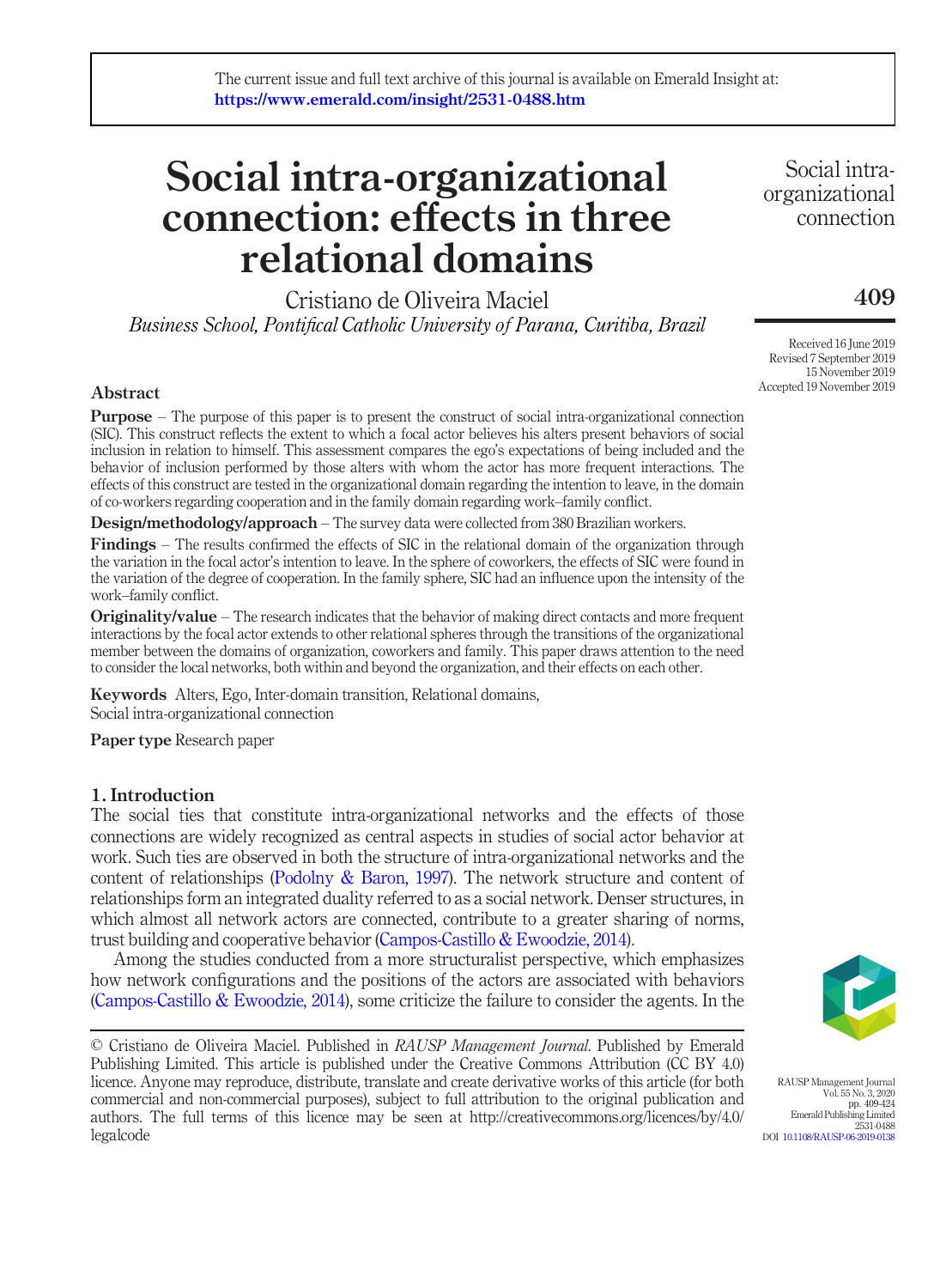more traditional concept of social network analysis (SNA), being socially connected mainly refers to the mere existence of ties between the nodes of a relational system ([Hanneman &](#page-13-1) [Riddle, 2011\)](#page-13-1).

Regarding the content of networks, the reflexivity and motivations of the actors who are socially embedded are considered core elements; thus, the emphasis falls on assessments that result from the choices that a social actor makes regarding his/her contacts and relationships [\(Kadushin, 2012\)](#page-13-2). As illustrated by [Emirbayer and Goodwin \(1994\),](#page-13-3) agency involves many types of experience, interpretation and awareness of things; agency is invariably directed toward something. Therefore, the assessment that a social actor makes of his ties and contacts is relevant in studies that presuppose an actor endowed with agency capacity [\(Okhuysen, 2001](#page-14-1)). This aspect takes into consideration the meaning and attitudes of a particular focal actor (i.e. ego) in a network, including in the interpretation of his/her own relationships with the characteristics and behaviors of his/her alters (i.e. direct contacts of the ego). The main implication of interpreting a focal actor amid his/her interactions with other social actors lies in reflecting on his/her social needs and the resulting generation of expectations. The concepts of ego and alters can be better understood if ego is thought of as the starting point in the observation of local social structure. If we ask an employee of an organization who his/her most frequent contacts are and he/she mentions three names, for instance, we will assume that the employee answering the question is the ego of this first local social structure and the contacts of this ego are the alters. When we ask an alter about his/her contacts, he/she then becomes the ego in our study, because he/she is now a starting point for evaluating the behavior of his/her alters.

Among the needs that are related to social interactions and relations, the primary one is safety [\(Kadushin, 2012\)](#page-13-2). This need makes social actors seek affiliations that generate feelings of inclusion, cohesion and belonging. The satisfaction of this need is reflected in the identification of social actors, for example, regarding their well-being and happiness [\(Kadushin, 2012\)](#page-13-2). However, it is surprising that the dynamics of exploring these expectations of intra-organizational actors by reference to their alters and through more frequent interactions ([Granovetter, 1973\)](#page-13-4) has hitherto been neglected in the field of organizational behavior. This type of relational content potentially has a substantive influence on other elements, such as identification; satisfaction with life and work; trust; and cooperation. Moreover, if a focal actor's expectations of being welcomed and included by his/her contacts are considered in cultural contexts that favor and promote this type of conduct, as is the case in Brazil, this phenomenon is even more important. This cultural characteristic is underscored by [Holanda \(2008,](#page-13-5) p. 146), who presents the Brazilian as the "cordial man." The emotional background of the Brazilian translates into hospitality, friendliness and generosity [\(Holanda, 2008](#page-13-5)). These characteristics transform the country into fertile ground for the construction and reconstruction of people's expectations of being welcomed and included by others in their social groups.

Because of these arguments and the surprising disregard of the effects of this specific type of role fulfillment by the focal actor's work alters, a definition and nomological testing of the concept of social intra-organizational connection (SIC) is proposed, which represents the degree of inclusion of a focal actor by those of his/her alters who provide the most frequent interaction ([Granovetter, 1973\)](#page-13-4). It is important to emphasize that this concept is not necessarily superior to the structural measurements of SNA, only different. SIC responds to the current and recurrent observations regarding the need to consider agency in social networks and, accordingly, how social actors interpret their contacts. According to [Tasselli](#page-14-2) [et al. \(2015](#page-14-2), p. 1361), aspects of structure and agency "coevolve in a dynamic process of reciprocal influence." Although the notion of "social network as a subjective construct" has

410

RAUSP 55,3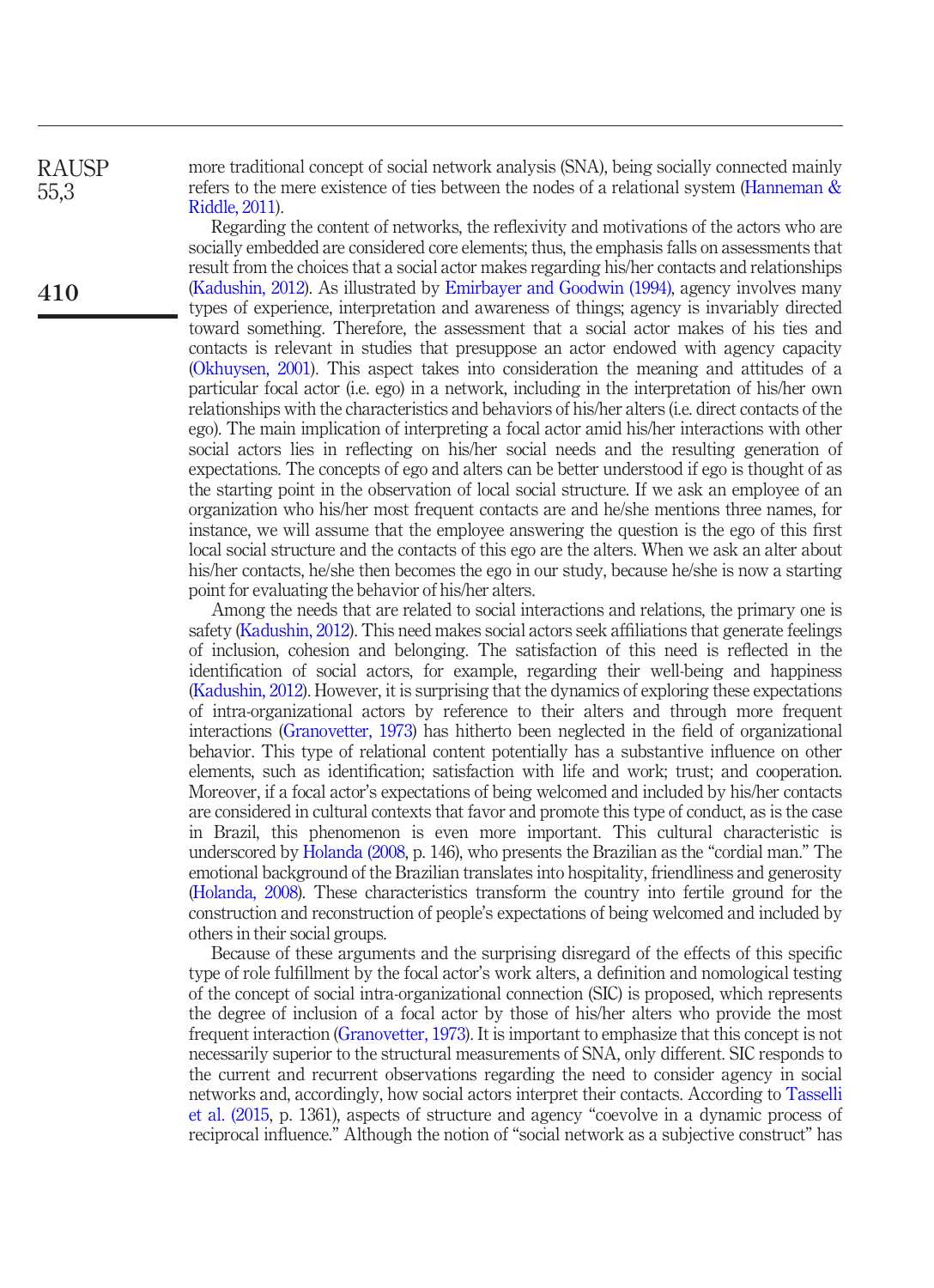been highlighted for some time now (Stebbins, 1969, p. 1), there are relatively few studies that have expanded beyond structural measurements to address the awareness of social networks. In this sense, [Gondal and McLean \(2013](#page-13-6), p. 124) pointed out that structures and actors that constitute social networks have "relational meaning".

Therefore, the concept of SIC emerges as a proposal for defining one phenomenon of the micro-foundations of social networks [\(Tasselli et al., 2015\)](#page-14-2) and can contribute to identifying a psychological motive that keeps individuals connected to one another ([Porter & Woo, 2015\)](#page-14-3). The origin of the proposed SIC concept is also justified by the need to regard social networks as the intertwining of structure and relational meaning, or the structure and content of ties [\(Brands, 2014;](#page-13-7) [Fuhse, 2009\)](#page-13-8). In this sense, this concept does not compete with the structural measurements of network analysis, but is intended to complement it by defining the meanings and feelings of inclusion instilled in a focal actor based only on the behavior of his/her most frequent contacts ([Granovetter, 1973\)](#page-13-4), who constitute the perceived local structures ([Brands,](#page-13-7) [2014\)](#page-13-7) or microcosms of primary interaction between social actors in organizations.

For the nomological testing of the construct, variables in three relational domains were considered: organization, coworkers and family. Accordingly, the following research objectives were defined: to assess the effects of SIC upon cooperation with colleagues, the intention to leave the organization and work–family conflict. Thus, the main contribution of this paper is the demarcation of a type of social tie content and the evaluation of its effects in various relational domains in which social actors perform different roles under specific social norms.

#### 2. Theoretical framework

#### 2.1 Social intra-organizational connection

The structural SNA addresses social connection merely as a link between nodes on a graph. This concept is also extended to the idea of the "connectivity" of the graph, which shows the proportion to which the contacts represented in a sociogram remains connected to each other as some of them are sequentially deleted (Hanneman  $&$  Riddle, 2011). Psychology is restricted to showing that individuals can establish ties both with other humans and with anthropomorphized elements, such as religious figures and artifacts, and that these ties serve to reduce loneliness. In sociology, the term "connection" is commonly understood as a form of cohesion. Cohesion has been defined as reciprocity, a sense of belonging or attitudinal and behavioral similarity. In studies aimed at examining the connection in organizations, the definitions of these other areas have been used and implemented by means of various terms, such as social capital, similarity, integration, identification and belonging. In general, this amorphous characterization of social connection seems too broad, for it inhibits advances in comparisons between the results of various empirical investigations and proposing theoretical extensions in the area of organizational behavior.

Thus, in view of the imprecision and overlap between these concepts, the construct of SIC has been proposed. This construct reflects an overall assessment of the quality of the direct ties (alters) of a focal actor (ego) that arises from comparing his/her expectations of being included and the behavior of inclusion performed by those *alters* with whom the actor has more frequent interaction. In operational terms, the focal actor evaluates the performance of the roles of those of his/her *alters* who offer more frequent interaction and generalizes an attitude based upon the degree to which they serve to make him/her feel that he/she:

- belongs to the organization;
- is connected to the intra-organizational network;
- is part of a cohesive group; and
- is part of a group that can be considered familiar to him/her.

Social intraorganizational connection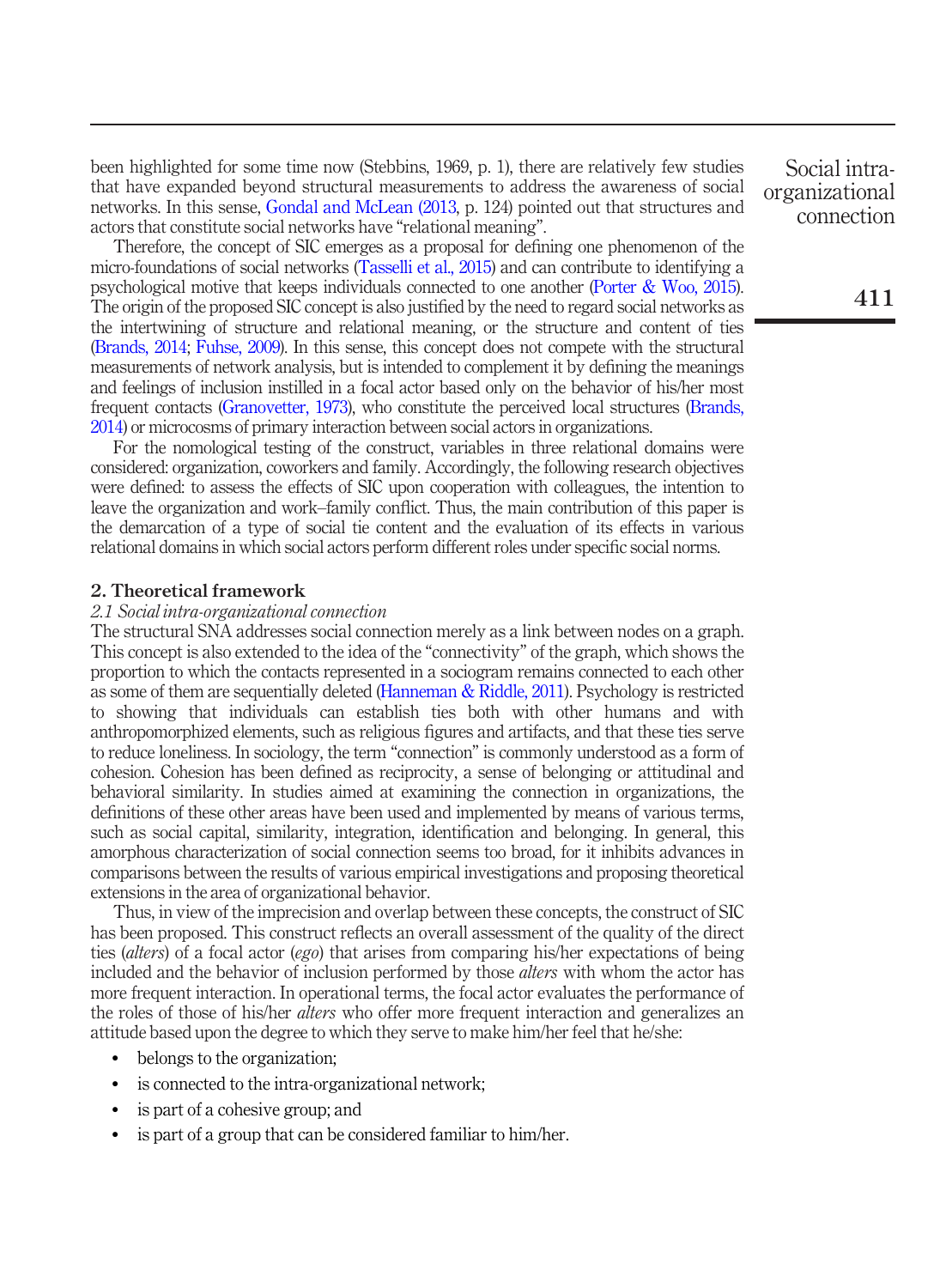The emphasis on considering direct ties and more frequent interaction is justified by the fact that the ego generates more expectations of the behavior of inclusion in relation to these types of contact. According to [Granovetter \(1973\),](#page-13-4) greater frequency of interaction between two social actors is one of the characteristics that indicate the existence of a stronger tie. While weak ties are responsible for the identification of non-redundant information, such as finding a new job opportunity, strong ties are central as a source of social contagion and a feeling of familiarity [\(Podolny & Baron, 1997](#page-14-0)). [Kadushin \(2012\)](#page-13-2) states that when interactions between two social actors are more frequent, there is a greater possibility of generating a positive effect than a negative one. Therefore, it is expected that *alters* who have more frequent interactions with the focal actor more naturally provide behavior associated with the role of including the ego in the intra-organizational network. RAUSP 55,3 412

> As an example of the importance of SIC, it is worth considering studies of expatriates. These studies show the negative effects, in particular the lack of adaptation and even the need for repatriation, that occur when newcomers in a particular organization encounter coworkers who do not perform this role and do not behave so as to make the new member feel as if he/she is part of the organization ([Yamazaki, 2010\)](#page-15-0). As can be inferred from DaMatta (2004) and [Holanda \(2008\)](#page-13-5) in contexts with culture traits such as those in Brazil, hospitality and cordiality appear as necessary modes of social navigation, so necessary that negative effects on attitudinal and behavioral variables of the focal actor result when they are lacking or inadequate.

> Importantly from the standpoint of this paper, the negative or positive effects generated by SIC pervade the relational domain or sphere in which it occurs. This means that when a focal actor has direct and more frequent contacts who behave in such a way as to make him/ her feel included in the intra-organizational network, the effects of this mode of connection extend to other networks of organizational actors, generating spillover effects. This argument is in line with two ideas: that networks exist within networks; and that new relationships stem from the previous networks of a social actor. In this sense, the proposal of this research to examine here the effects of SIC in domains with somewhat contrasting relational logic is justified. These domains are:

- relationship with the organization;
- relationship with coworkers; and
- relationship with family.

The relationship with the organization is distinctive because its members, via anthropomorphizing, ascribe personal characteristics to it and regard it as an agent that is different from their coworkers ([Sluss & Ashforth, 2008](#page-14-4)). Relationships with one's colleagues are configured in a domain with mixed content, that is, with instrumental support (for tasks) and some expressive support (emotional support), with predominance of the former [\(Umphress, Labianca, Brass, Kass, & Scholten, 2003](#page-14-5)). The family sphere is characterized by the predominance of expressive ties [\(Umphress et al., 2003](#page-14-5)). Moreover, even though these relational domains are conceptually well-defined, the social actor is constantly in transition between domains. Such a transition is responsible for the spillover effects of SIC that occur in the local network and through the more frequent contacts of the focal actor.

#### 2.2 Effects of social intra-organizational connection in three relational domains

In the consideration of the effects of SIC on the variables, three relational domains are involved – organization, coworkers and family. This is important for measuring the extent of its influence in spheres marked by distinct logics that guide the interaction between social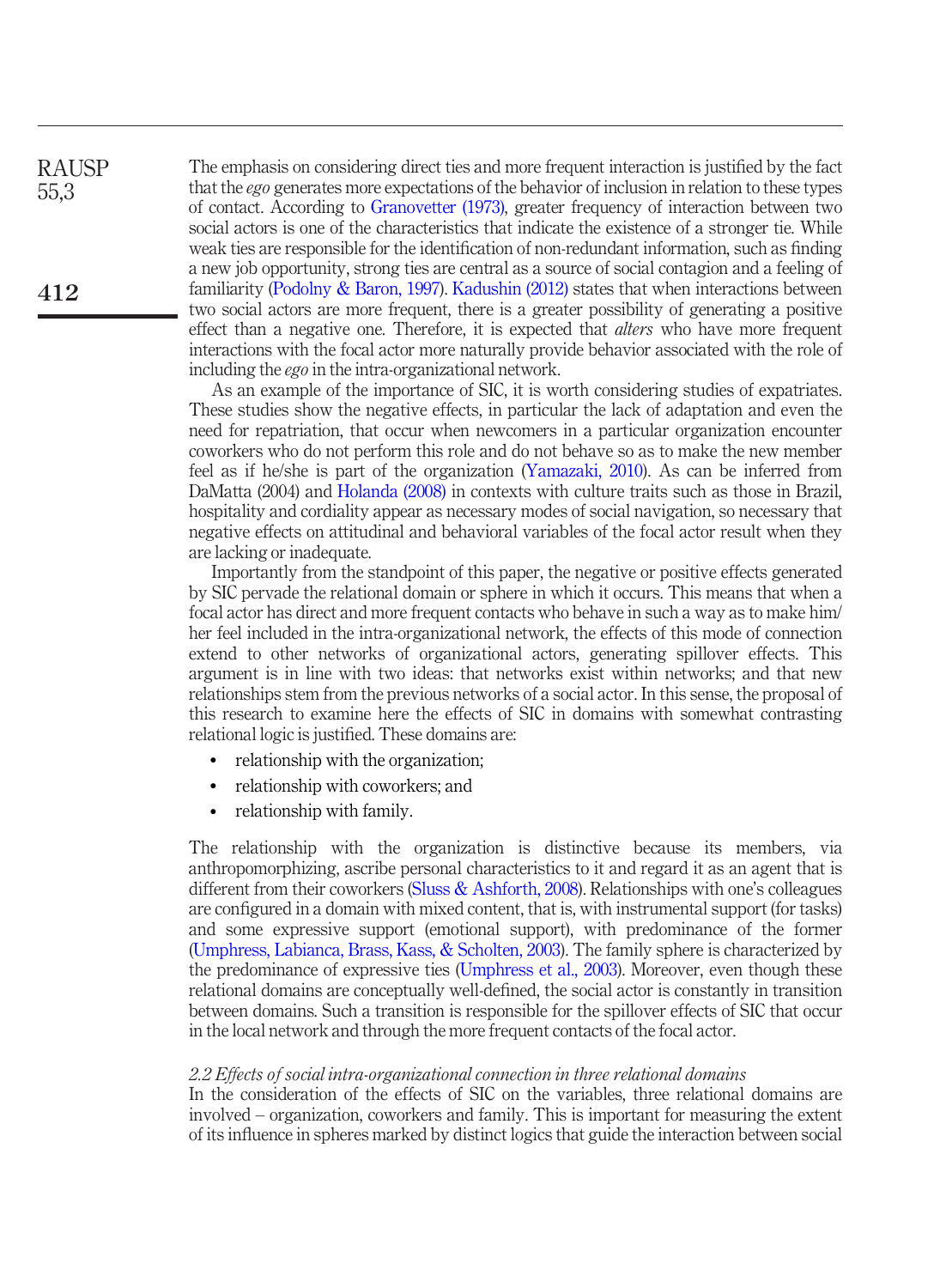actors. Although focal actors and their coworkers are embedded in the same organization, the relationships in these two spheres are different. This differentiation results, for example, from the contractual relationship between the focal actor and his/her company. This relationship generates expectations, rights and duties in relation to the organization that are different from expectations regarding coworkers, in particular those considered to be closest. In turn, the family constitutes a relational space in which affective exchanges predominate ([Wall & Gouveia, 2014\)](#page-15-1). Thus, these domains enable the effects of SIC to be measured using different variables that represent the quality of the focal actor's relationships in these spheres.

#### 2.3 Social intra-organizational connection and the intention to leave

As noted above, the relationship of the focal actor to his/her organization is examined through evaluating his/her intention to leave. To examine the relationship of the focal actor with his/her coworkers, cooperation with his/her colleagues was chosen as a variable representing the quality of the ties in this domain. To evaluate the relationship of the focal actor with his/her family, the variable of work–family conflict was used.

The intention to leave the work organization represents the degree of weakening of the relationship of this particular member with his/her institution. This type of behavioral intention is the result of a process marked by frequent dissatisfaction. The process is composed of different phases, the first of which is the evaluation of the quality of the work. It should be emphasized that the intention to leave is not a behavior, but rather an attitude of the employee that is reflected in the desire to end the relationship with his/her work institution. The variables that contribute to the formation of this attitude include several elements that go beyond job quality and satisfaction, such as identification with the organization, rewards, opportunities, commitment, performance and personal characteristics [\(Cotton & Tuttle, 1986\)](#page-13-9). More recently, relationships with more frequent interactions at work have also come to the fore when examining the antecedents of the intention to leave.

In line with the relational perspective from which the intention to leave has been investigated [\(Soltis, Agneessens, Sasonova, & Labianca, 2013\)](#page-14-6), it is argued that the advantages afforded by social ties, such as information and support, that are labeled social resources, contribute to better performance and satisfaction regarding work. To some extent, this satisfaction determines the strength of the intention to leave. In this sense, SIC is configured as a form of social capital, because it also provides the positive cognitive and affective properties that are present in other relational constructs, such as support by a leader, trust and identification. As a form of social capital, SIC ultimately has a perceived value for the social actor. Therefore, leaving the work organization means losing a resource: alters who make an effort to make one feel included, as if in a family environment and as if part of an integrated group. Thus, it is theoretically established that the greater the SIC, the lower will be the intention to leave:

H1. The degree of social intra-organizational connection is negatively related to the intention to leave the organization.

#### 2.4 Social intra-organizational connection and cooperation with coworkers

Cooperation with coworkers in the organization represents the total effort made and the degree of investment of other resources in the relationship of a specific member with his/her peers at work, but a relationship that is not necessarily restricted to the *alters* who offer more frequent interaction ([Smith, Carroll, & Ashford, 1995](#page-14-7)). The cooperation may take the form of

Social intraorganizational connection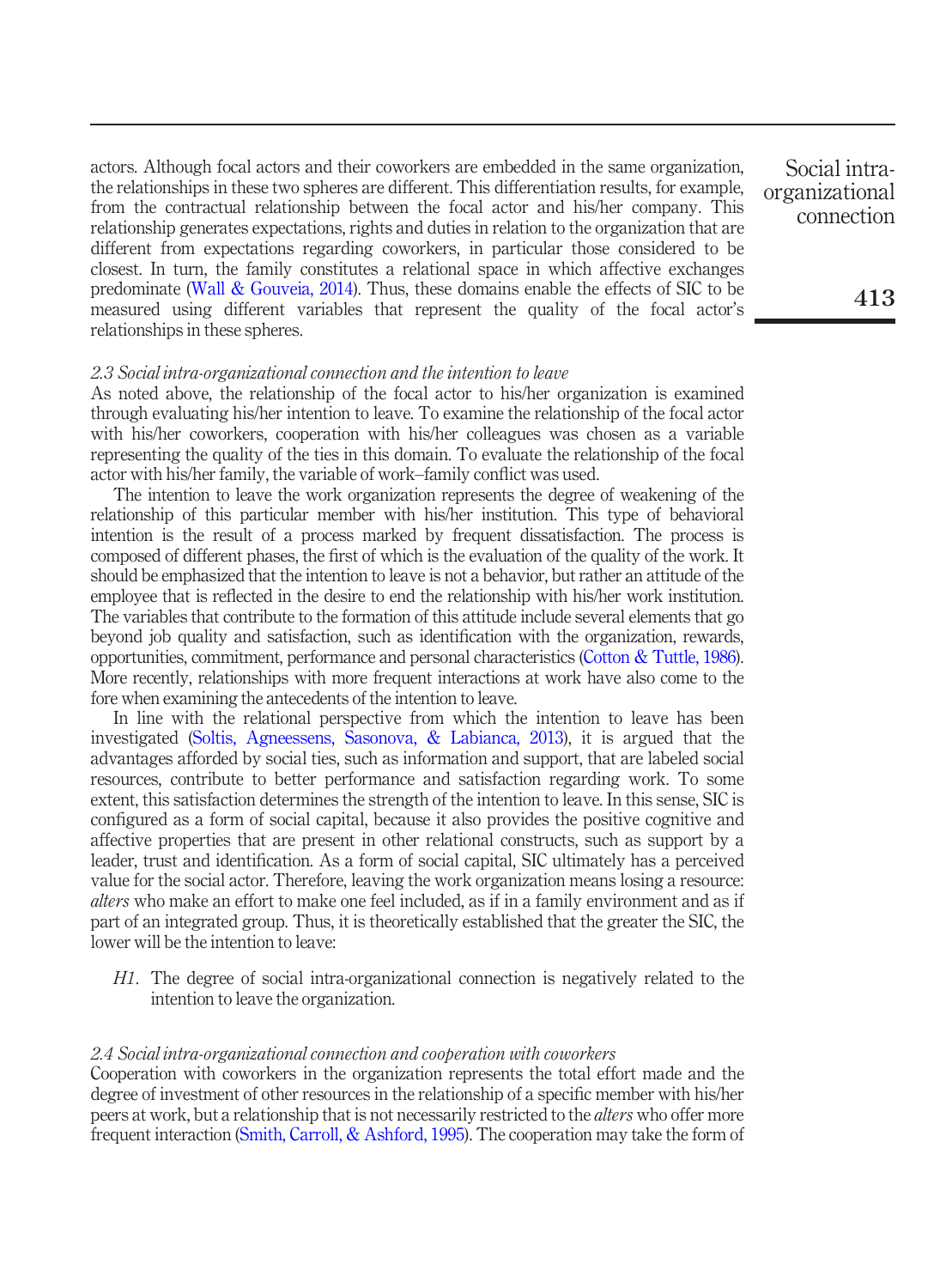proactive behavior (depending on the interests of those who cooperate) or reactive behavior (in response to group expectations). The levels at which cooperation is commonly examined range between individual, dyadic and group (cooperation with informal groups or work teams) (Marcus  $\&$  Le, 2013). The reasons for cooperation include variables such as compensation for the result of the group, shared goals and identification. However, the literature indicates that cooperation with coworkers tends to be conditioned centrally because of norms of reciprocity ([Axelrod & Hammond, 2006\)](#page-12-0). Norms of reciprocity are shared orientations that put pressure on the social actors as a result of the expectations that there will be recompense for those that have provided something to the organizational actor [\(Goldstein, Griskevicius, & Cialdini, 2011](#page-13-10)). In these terms, SIC operates as a mechanism that sets the norms of reciprocity in action within the working group. [Smith et al. \(1995\)](#page-14-7) indicate that high-quality relationships at work are prerequisites for cooperation. [Lin \(2006\)](#page-13-11) states that employees who have good relations with coworkers create a potential subgroup, one with stronger ties between members and with each member more likely to help others, therefore giving rise to a feeling of obligation. Therefore, it is established that when a focal actor realizes that his/her alters conduct themselves in such a way as to make him/her feel like part of the organization, the norm of reciprocity operates to make him/her feel as though he/she has an obligation to compensate his/her coworkers through cooperation: RAUSP

> H2. The degree of social intra-organizational connection is positively related with the degree of cooperation with coworkers.

# 2.5 Social intra-organizational connection and work–family conflict

Work–family conflict reflects the measure of discomfort on the part of the organizational member with his/her family and personal life (see the items of the Work–Family Conflict Scale in [Table I\)](#page-6-0) according to the demands of these two spheres [\(Grzywacz, Carlson, Kacmar, &](#page-13-12) [Wayne, 2007](#page-13-12)). This measure shows how much the organizational actor prioritizes work to the detriment of his/her family and personal life [\(Gutek, Searle, & Klepa, 1991](#page-13-13)). Such a conceptualization presents these domains as competitors because of the needs that an individual may have to conduct several inter-domain transitions (e.g. taking work home or bringing concerns and chores from home to work). The background of this type of conflict includes the demands of work and of family, as well as the stress arising from the impossibility of meeting these demands [\(Premeaux, Adkins, & Mossholder, 2007\)](#page-14-9). Accordingly, [Lu et al.](#page-14-10) [\(2008\)](#page-14-10) argue that relational resources that cultivate well-being at work eventually relieve stress. [Grzywacz et al. \(2007\)](#page-13-12) state that work and family can generate synergies when there are actors in one of these domains that facilitate the dynamic of interaction on the part of the social actors in the other domain. Therefore, SIC serves as a kind of resource at work that relieves stress and reveals contacts who can cooperate with the focal actor in his/her inter-domain transitions:

H3. The degree of social intra-organizational connection is negatively related to the degree of work–family conflict.

# 3. Method

55,3

414

#### 3.1 Participants and procedures

The first step after the development of the theoretical framework and the hypotheses of the study was to contact an organization. An acquaintance of the researcher organized a meeting with one of the managers of the organization chosen for the research, which was conducted using a convenience sample.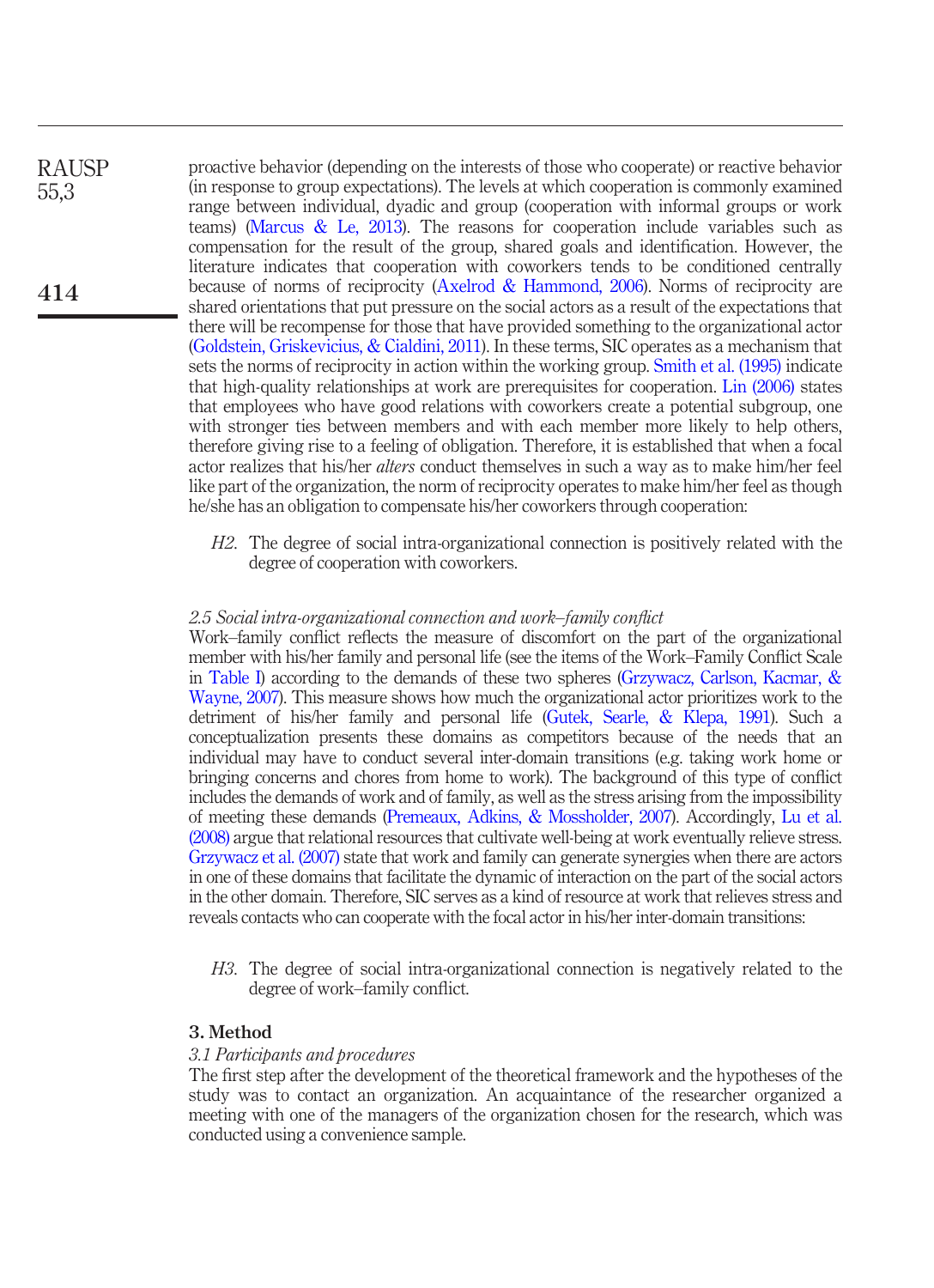| Manifest variables and reliability of constructs                                                                                                                                                                                                                                                                                                                                                                                                                                               | Loading                                                        | Social intra-<br>organizational |
|------------------------------------------------------------------------------------------------------------------------------------------------------------------------------------------------------------------------------------------------------------------------------------------------------------------------------------------------------------------------------------------------------------------------------------------------------------------------------------------------|----------------------------------------------------------------|---------------------------------|
| Cooperation with coworkers ( $AVE = 0.68$ , composite reliability = 0.89, $a = 0.89$ )<br>I have made an effort to cooperate with those coworkers who depend on me<br>I have made an effort in those activities that can make the work of others easier<br>I have made an effort when doing work that influences the work of my colleagues<br>I have tried to make my work not delay the work of my colleagues                                                                                 | 0.753!<br>0.839***<br>$0.868***$<br>$0.825***$                 | connection                      |
| Intention to leave ( $AVE = 0.70$ , composite reliability = 0.90, $a = 0.90$ )<br>I am thinking about leaving this organization<br>I am planning to look for a new job<br>I intend to ask people about new job opportunities<br>I don't plan to be in this organization much longer                                                                                                                                                                                                            | 0.859!<br>$0.931***$<br>0.899***<br>$0.626***$                 | 415                             |
| Work-family conflict (AVE = 0.51, composite reliability = 0.80, $a = 0.79$ )<br>After work, I come home too tired to do some of the things I'd like to do<br>On the job, I have so much work to do that it takes away from my personal interests<br>My family/friends dislike how often I am preoccupied with my work while I am at home<br>My work takes up time that I'd like to spend with family/friends                                                                                   | 0.588!<br>$0.767***$<br>$0.726***$<br>$0748***$                |                                 |
| Norms of reciprocity ( $AVE = 0.71$ , composite reliability = 0.92, $a = 0.91$ )<br>I feel I owe something to my organization for everything it has done for me<br>If I did something bad to my organization, I would feel guilty<br>If I did something bad to my organization, I would feel that I was unfair to it<br>I feel I have obligations to my company because of everything it has done for me<br>I have an obligation to help my company to pay it back for what it has done for me | $0.828***$<br>$0.825***$<br>$0.839***$<br>$0.794***$<br>0.929! |                                 |
| Social intra-organizational connection ( $AVE = 0.55$ , composite reliability = 0.82, $a = 0.80$ )<br>My contacts at work make me feel that I am part of the organization<br>My contacts at work make me feel included in the organization<br>My contacts at work make me feel that I am part of an integrated group<br>My contacts at work make me feel like I am at home                                                                                                                     | $0.808***$<br>$0.804***$<br>0.789!<br>$0.527***$               | Table I.<br>Confirmatory        |
| <b>Notes:</b> *** $p < 0.01$ ; !parameter applied in 1; a: Cronbach's alpha; AVE: average variance extracted                                                                                                                                                                                                                                                                                                                                                                                   |                                                                | factor analysis                 |

<span id="page-6-0"></span>The research population consisted of a total of 780 employees of an organization producing home appliances in the city of Curitiba, Brazil. All the employees were invited to participate in the study by completing a printed questionnaire. However, although a significant number of respondents answered the questionnaire, it was not possible to carry out a census. In this sense, the final sample of the study is a non-probability, convenience and volunteer sample. Even though we used volunteer sampling, we compared the sample we obtained with the research population. To this end, the gender distribution of the respondents was compared with the gender distribution of the individuals in the research population. This was the only statistical data provided by the organization to perform the comparison. Of the respondents, 67 per cent were men. This distribution of respondents by gender was close to the percentages of men and women in the organization as a whole, where 72 per cent of the employees are men. [Figure 1](#page-7-0) presents a summary of the main stages of the research after the development of the theoretical framework and the hypotheses.

All of the interval variables were scored on a ten-point Likert scale. This amplitude reduces the asymmetry in the distribution of the data. For scales translated from English into Portuguese, the procedure of back-translation was followed. The results showed a high similarity between the original and the translated scales. In the process of developing the scale based on the literature, ten items were generated for each construct, and three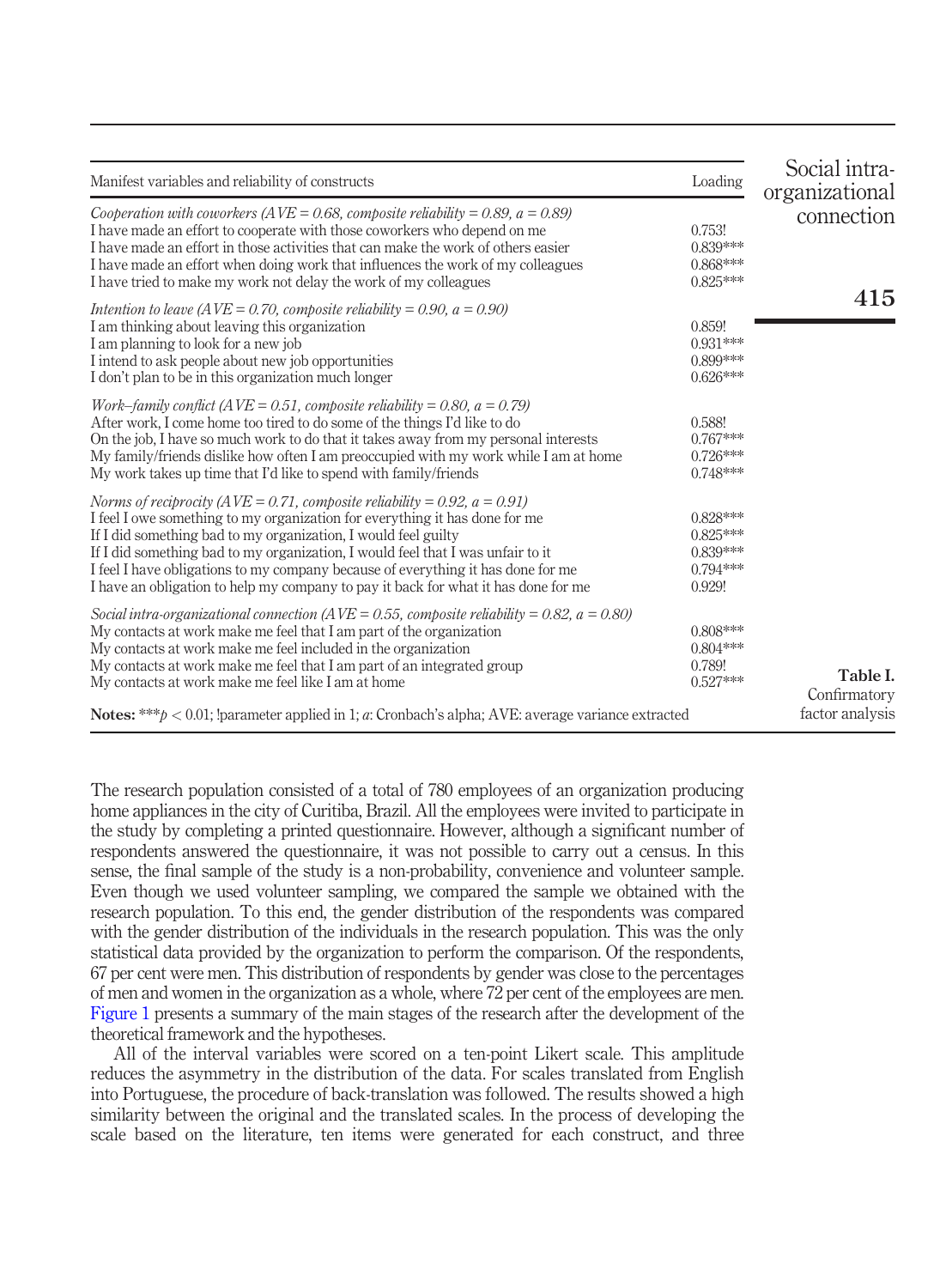

<span id="page-7-0"></span>researchers pointed out which of these items most effectively represented what was intended to be measured. The data treatment was conducted with the support of version 18 of the SPSS® and  $AMOS^{TM}$  software.

#### 3.2 Measurements

Dependent and main effect variables. The intention to leave was measured using the items used in the study by [Kelloway, Gottlieb, and Barham \(1999\)](#page-13-14). The scale of work–family conflict was extracted from [Gutek et al. \(1991\).](#page-13-13) To assess the degree of behaviors of cooperation with coworkers, items were drawn from the literature ([Lin, 2006](#page-13-11)). The main effect variable (SIC) was also measured via items developed from the literature on social networks and social relationships ([Kadushin, 2012;](#page-13-2) [Podolny & Baron, 1997\)](#page-14-0). To encourage the respondent to consider his/her direct contacts, each participant was presented with a hypothetical egocentric network, and instructions in the body of the questionnaire indicated that in their assessment, they should consider only direct contacts and those of more frequent interaction with whom they maintained interactions every working day of the week.

Control variables. Besides the main effect variable, several control variables were also used in the regression models: gender  $(0 = female, 1 = male)$ ; age; marital status  $(0 = single, 1 =$ married); level of education (0 = did not complete higher education, 1 = completed higher *education*); operational role (0 = *coordination or direction*, 1 = *operational*); supervisory role (0 = *coordination or direction,*  $1 = subervation$ ; tenure; and norms of reciprocity. The scale of norms of reciprocity was also based upon the literature and developed specifically for this study ([Cox,](#page-13-15) [2004;](#page-13-15) [Goldstein et al., 2011](#page-13-10); [Perugini, Gallucci, Presaghi, & Ercolani, 2003](#page-14-11)). The inclusion of this variable allowed the direct effects of SIC together with the general effects of the sense of duty to the organization as a whole to be controlled, rather than only the direct and more frequent contacts or coworkers.

#### 3.3 Validation of the measurements and evaluation of the common method bias

To validate the scales, confirmatory factor analysis (CFA) was applied with the method of the maximum likelihood estimation. CFA allows the determination of the adequacy of the manifest variables selected by the researcher to measure latent variables (ones that are not directly measured). CFA generates a set of adjustment measures that confirm the adequacy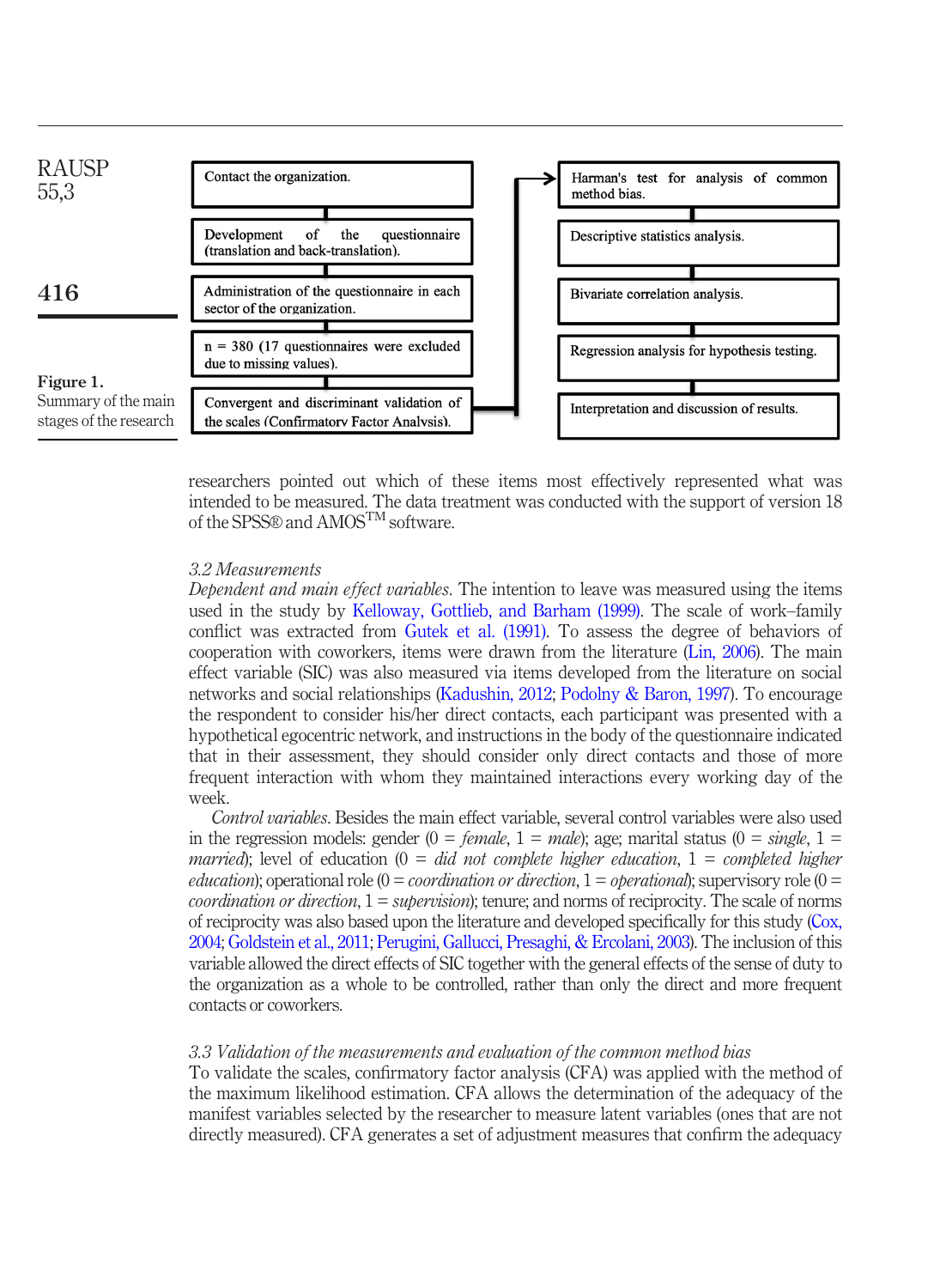of the variables. At the same time, it allows the researcher to confirm convergent validity and discriminant validity.

The tested model was found to be suitable, with  $\chi^2$ (527.60)/df(179) = 2.94, RMSEA = 0.07, comparative fit index = 0.93, incremental fit index = 0.93, Tucker-Lewis index = 0.91, all in accordance with the references suggested by the literature. The convergent validity of the indicators in their respective constructs was confirmed by the statistical significance  $(p < 0.01)$  of the weights of the indicators in the CFA ([Table I\)](#page-6-0). The discriminant validity was confirmed by both procedures. In the first, the latent variables were correlated with the squared one, and for none of the dyads was the correlation greater than the average variance extracted (AVE). In the second procedure, the tested model was compared with other factorial structures, which showed poorer adjustments, reinforcing the discrimination between constructs.

Because all the indicators used the same type of ten-point Likert scale in the same questionnaire, Harman's single-factor test was conducted, in which all the indicators of the variables are aggregated into a single first-order factor with constrained parameters. The results showed less than 10 per cent common variance between the manifest variables that can be explained by the collection.

#### 4. Results

#### 4.1 Analysis and discussion

Of the respondents, 67 per cent were men, and 62 per cent of the respondents were married. Only 33 per cent of the participants had completed a course of higher education. Operational positions were occupied by 77 per cent of the respondents, 13.5 per cent of the respondents were involved in supervision and 9.5 per cent were involved in coordination or direction. The average age was 32 years and the average tenure was five years. After descriptive analysis, the data were subjected to correlation analysis [\(Table II](#page-8-0)). Correlation analysis is useful for an initial examination of the relationships between quantitative variables, as in general it allows the determination of whether changes in one variable are associated with changes in another. Although these correlations do not establish a cause-and-effect relationship between variables, they constitute data to decide whether to use regression.

The hypotheses were tested using multiple regression by the ordinary least square (OLS) method [\(Table III\)](#page-9-0). Multiple regression is a technique used for testing multiple relationships between variables simultaneously, allowing a set of several independent variables (predictors) be considered in the explanation of the variation in a dependent variable. Thus, in this technique, the various independent variables of a model compete in terms of the power of explanation of the dependent variable. Besides the main-effect dependent variables, control

| Variables                                                             | Mean  | SD.   |           | 2       | 3          | 4                     | 5         | 6         |
|-----------------------------------------------------------------------|-------|-------|-----------|---------|------------|-----------------------|-----------|-----------|
| 1. Age                                                                | 32.74 | 10.67 | 1.00      |         |            |                       |           |           |
| 2. Tenure                                                             | 5.06  | 5.75  | $0.39***$ | 1.00    |            |                       |           |           |
| 3. Cooperation with coworkers                                         | 7.19  | 1.15  | 0.07      | $-0.07$ | 1.00       |                       |           |           |
| 4. Intention to leave                                                 | 2.59  | 2.17  | $-0.08$   | $-0.03$ | $-0.38***$ | 1.00                  |           |           |
| 5. Work-family conflict                                               | 3.54  | 1.38  | 0.03      | $-0.07$ | 0.04       | $0.48***$             | 1.00      |           |
| 6. Norms of reciprocity                                               | 6.20  | 1.71  | 0.21      | $-0.03$ | $0.42***$  | $-0.43***$            | $-0.11**$ | 1.00      |
| 7. Social intra-organizational                                        |       |       |           |         |            |                       |           |           |
| connection                                                            | 7.11  | 1.19  | 0.04      | 0.06    | $0.60***$  | $-0.41***$ $-0.18***$ |           | $0.43***$ |
| <b>Notes:</b> *** $p < 0.01$ (two-tailed); ** $p < 0.05$ (two-tailed) |       |       |           |         |            |                       |           |           |

Social intraorganizational connection

417

<span id="page-8-0"></span>Table II. Mean, standard deviations and correlations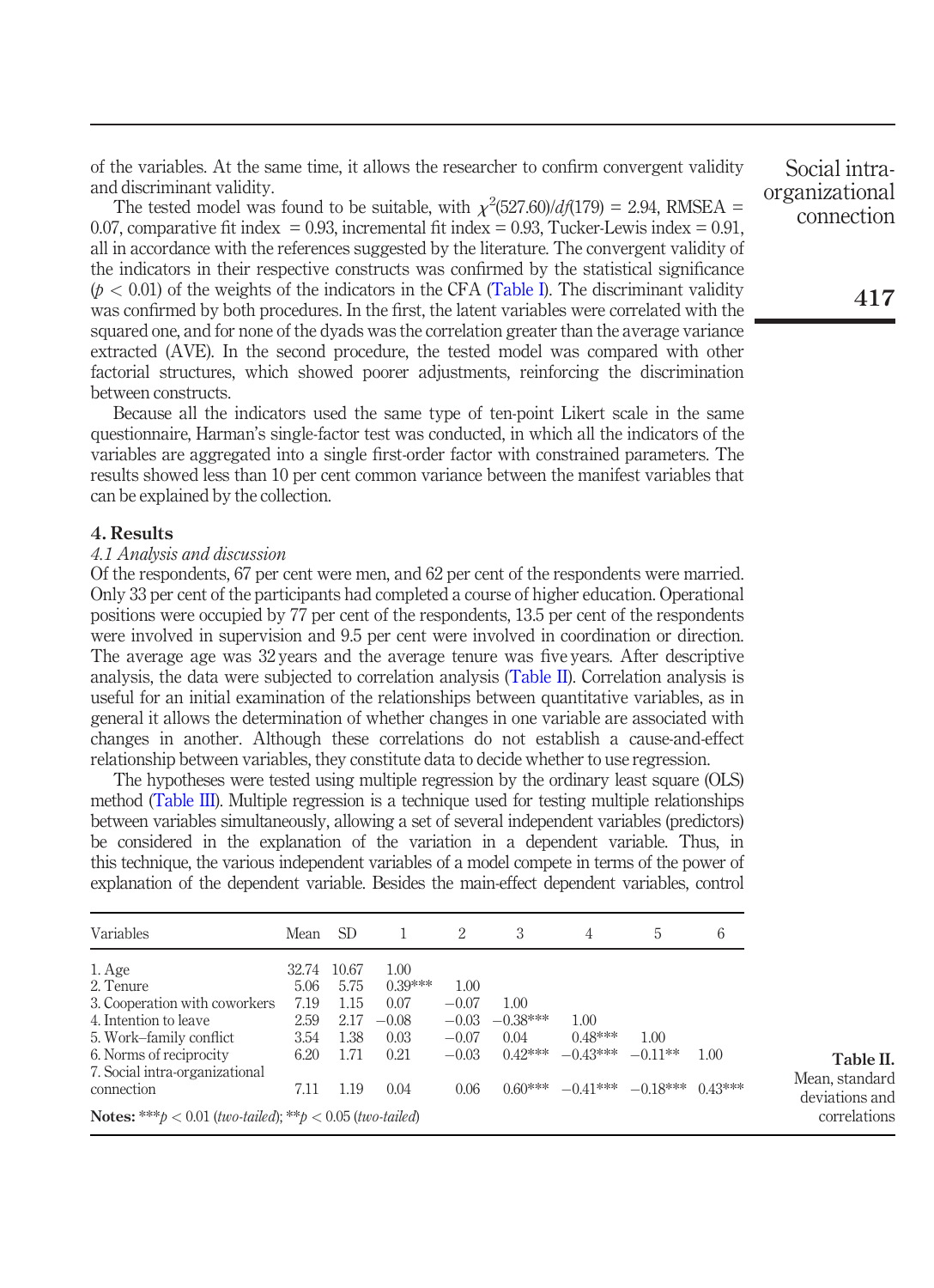<span id="page-9-0"></span>

| Table III.<br>Results of the<br>analysis of the<br>ordinary least square<br>(OLS) regression                                           |                                             |                                                   |                                                                         |                                                                                                             | 418                                                                                                                                                                                                                                                                                                                               | RAUSP<br>-<br>55,3                 |
|----------------------------------------------------------------------------------------------------------------------------------------|---------------------------------------------|---------------------------------------------------|-------------------------------------------------------------------------|-------------------------------------------------------------------------------------------------------------|-----------------------------------------------------------------------------------------------------------------------------------------------------------------------------------------------------------------------------------------------------------------------------------------------------------------------------------|------------------------------------|
|                                                                                                                                        |                                             |                                                   |                                                                         |                                                                                                             |                                                                                                                                                                                                                                                                                                                                   |                                    |
|                                                                                                                                        | Intention to<br>Model 1<br>leave            | Intention to<br>Model <sub>2</sub><br>leave       | Cooperation with<br>coworkers<br>Model 3                                | Cooperation with<br>coworkers<br>Model 4                                                                    | Work-family<br>Model 5<br>conflict                                                                                                                                                                                                                                                                                                | Work-family<br>Model 6<br>conflict |
| Control variables                                                                                                                      |                                             |                                                   |                                                                         |                                                                                                             |                                                                                                                                                                                                                                                                                                                                   |                                    |
| Gender<br>Age<br>Marital status                                                                                                        | $-0.07$                                     |                                                   | $\begin{array}{c} 6860 \\ 6960 \\ 6960 \\ 6960 \\ 100 \\ 1 \end{array}$ | $\begin{array}{c} 0.03 \\ 0.07 \\ 0.01 \\ 0.00 \\ 0.01 \\ 0.03 \\ \end{array}$                              | $\begin{array}{r} 0.768 \\ -0.768 \\ -0.768 \\ -0.768 \\ -0.768 \\ -0.768 \\ -0.768 \\ -0.768 \\ -0.768 \\ -0.768 \\ -0.768 \\ -0.768 \\ -0.768 \\ -0.768 \\ -0.768 \\ -0.768 \\ -0.768 \\ -0.768 \\ -0.768 \\ -0.768 \\ -0.768 \\ -0.768 \\ -0.768 \\ -0.768 \\ -0.768 \\ -0.768 \\ -0.768 \\ -0.768 \\ -0.768 \\ -0.768 \\ -0.$ | 88828588                           |
| Educational level                                                                                                                      | $\begin{array}{c} 0.02 \\ 0.08 \end{array}$ |                                                   |                                                                         |                                                                                                             |                                                                                                                                                                                                                                                                                                                                   |                                    |
| Supervisory position<br>Tenure<br>Operational position                                                                                 | $-0.03$<br>0.11                             |                                                   |                                                                         | $-0,00$                                                                                                     |                                                                                                                                                                                                                                                                                                                                   |                                    |
| Norms of reciprocity                                                                                                                   | $-0.43***$                                  | $0.00$<br>$-0.28***$                              | $0.40***$<br>$-0.03$                                                    | $-0.06$<br>0.19***                                                                                          |                                                                                                                                                                                                                                                                                                                                   |                                    |
| Social intra-organizational<br>Main effect variable                                                                                    |                                             | $-0.35***$                                        |                                                                         | $0.51***$                                                                                                   |                                                                                                                                                                                                                                                                                                                                   | $-0.19***$                         |
| connection                                                                                                                             | $11.71**$                                   | 16.61***                                          |                                                                         |                                                                                                             |                                                                                                                                                                                                                                                                                                                                   |                                    |
| $\mathbb{R}^2$                                                                                                                         |                                             |                                                   |                                                                         |                                                                                                             |                                                                                                                                                                                                                                                                                                                                   |                                    |
| Adjusted $R^2$                                                                                                                         | $0.24$<br>$0.28$<br>$-0.38$<br>$-0.38$      | $\begin{array}{c} 33 \\ 0.51 \\ 1.91 \end{array}$ | $8.99***\n0.19\n0.17\n1.80\n\sqrt{2.38}$                                | $\begin{array}{l} 21.63^{***} \\ 21.99 \\ 0.38 \\ 0.38 \\ 1.93 \\ \bigcirc \\ 2.44 \\ \bigcirc \end{array}$ | 1335338                                                                                                                                                                                                                                                                                                                           | **<br>0.07<br>0.04<br>1.81<br>72   |
| Durbin–Watson<br>VIF                                                                                                                   |                                             | 2.44                                              |                                                                         |                                                                                                             |                                                                                                                                                                                                                                                                                                                                   |                                    |
| Notes: *** $p > 0.01$ (two-tailed), ** $p < 0.05$ (two-tailed), * $p < 0.10$ (two-tailed). Variables of age and tenure converted (log) |                                             |                                                   |                                                                         |                                                                                                             |                                                                                                                                                                                                                                                                                                                                   |                                    |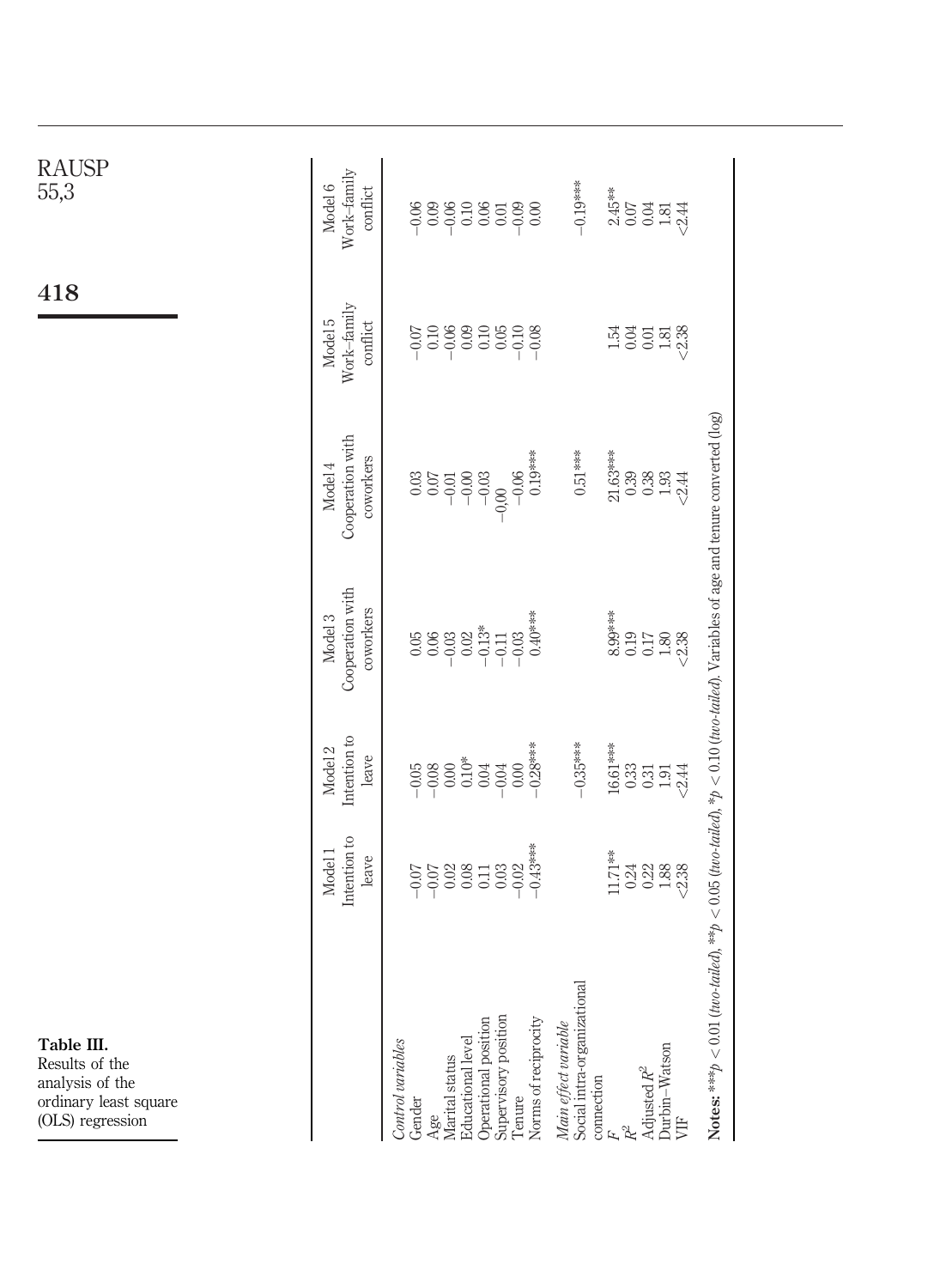variables can be included to prevent over-dimensioning the effects and the statistical significance of the main-effect independent variables.

The dependent variables were related to the control variables (Models 1, 3 and 5), and then the main effect variable was added (Models 2, 4 and 6). In all of the models, it was found through an inspection of the distribution of residuals that there were no problems with heteroscedasticity, non-linearity or a lack of normality. The Durbin–Watson statistic, with values near 2, suggests that there were no problems with autocorrelation. The values of the variance inflation factor (VIF  $<$  5) indicate that there was no multicollinearity among the independent variables.

As indicated in [Table III,](#page-9-0) the three hypotheses were supported. The adjusted  $R^2$  of the models with the inclusion of the main effect variable of SIC increased substantially compared to the models of the control variables.  $H1$ , which predicted a negative relationship between SIC and the intention to leave, was supported ( $\beta = -0.35$ ,  $p < 0.01$ ) by Model 2 (adjusted  $R^2 = 0.31$ ). H2, which proposed a positive relationship between SIC and cooperation with coworkers, was also supported ( $\beta = 0.51$ ,  $p < 0.01$ ) by Model 4 (adjusted  $R^2 = 0.38$ ). In turn, according to H3, a negative relationship between SIC and work–family conflict was confirmed ( $\beta = -0.19$ ,  $p < 0.01$ ) by Model 6 (adjusted  $R^2 = 0.04$ ).

These findings show that the concept of SIC is able to explain the variety of phenomena that constitute the relationship between the focal actor and the three different domains of organization, coworkers and family. More specifically, the spillover effect of the behavior of the focal actor's *alters* at work with regard to other relational spheres was highlighted. The proof of a negative relationship between SIC and the intention to leave shows that when the focal actor has contacts who play the specific role of exhibiting an effort to make him/her feel he/she is part of the intra-organizational network, the organization itself benefits. To some extent, the recognition of the positive valence of the relationship with direct contacts causes a transfer (Sluss  $&$  Ashforth, 2008) of positive attitudes from one domain to another, and the intention to leave is diminished. It should be noted that this argument stems from analyses in which feelings of duty to the organization were controlled through the construct norms of reciprocity.

The support of the positive relationship between SIC and cooperation with coworkers corroborates the idea that the widespread perception of the focal actor that his/her direct contacts care about his/her integration contributes to his/her repaying the efforts of these contacts and others that maintain relationships in the organization. The negative relationship between SIC and the work–family conflict that was supported shows that the inclusive behavior of alters regarding the focal actor reaches limits that transcend the organization. The scale that was used considers the degree to which work negatively affects the personal life of the organizational member. Therefore, the perception of conflict and stress can be reduced by the feeling of inclusion in the intra-organizational network or avoided through support at work for the focal actor from coworkers who are concerned about his/her inclusion, with the result that she/he takes less work and concern home.

In general, the construct of SIC reveals how a specific type of social tie in a micro-domain of the egocentric network, that of direct contacts and more frequent interaction of the focal actor, differs from the notion of informal groups as well as from the concept of work teams, which has inter-domain implications in respect of the relational spheres of the organizational actor. This means specifically pinpointing the type of relational content (Emirbayer  $\&$ [Goodwin, 1994](#page-13-3)) present during inter-domain transitions in the relationships of social actors who seek to satisfy one of the main basic needs of the individual, which is safety [\(Kadushin,](#page-13-2) [2012\)](#page-13-2). In addition, the concept of SIC makes a particular contribution in the sense of considering the mechanisms that operate, respectively, in the designated relational domains

Social intraorganizational connection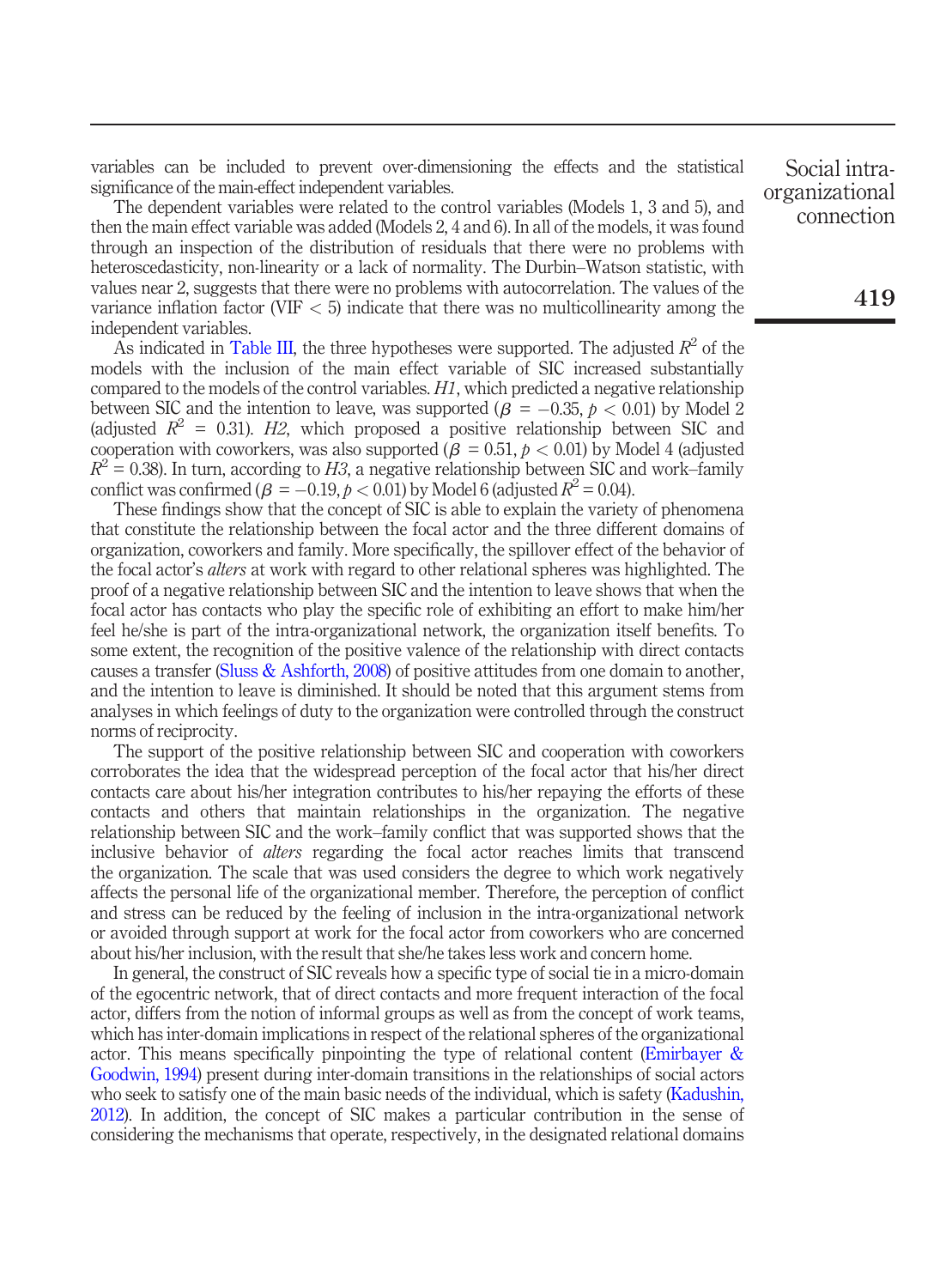of organization, coworkers and family. In the organizational sphere, a social mechanism of attitude transfer operates in relation to contacts, such as SIC, regarding attitudes in relation to the organization. In the sphere of coworkers, there is a mechanism of the norms of reciprocity generated by SIC and reverting in cooperation in this domain, whose effect is more significant than that of the direct contacts and more frequent interactions. In the family sphere, the mechanism generated by SIC is the compensation of work–family conflict stress through the collaboration and emotional support of those who want to include the focal actor.

# 5. Conclusion

# 5.1 Summary

The objective of this research was to present the concept of SIC and measure its effects on the intention to leave an organization, on cooperation with coworkers and on work–family conflict. These dependent variables were chosen because they reflect the quality of the interactions of the organizational member in three different relational domains: organization, coworkers and family. It is interesting to consider these three relational domains because they show the focal actor being guided by the different logics of interaction and assuming distinct roles in each of them because of the social norms that operate in different local networks or social circles ([Kadushin, 2012](#page-13-2)). The results show how the quality of the relationship in one domain affects the quality of the interactions of the focal actor in other domains. This perception reveals the importance of recognizing the implications of what an organizational focal actor carries along, in terms of attitudes, in the transitions from one relational domain to another.

Intra-organizational social connection is a relational scheme cognitively generated by a focal actor from the consideration of who the actors are with whom they interact more frequently in the organization. The main finding of the present study is that this global consideration of the content of relationships at work matters, because ISC seems to influence the relationship of the social actor with the organization, colleagues and even family and friends. This finding suggests that the meanings attributed to relationships in intraorganizational networks, especially those with primary contacts (local network), may reveal central aspects of the microcosms that the actors construct when they define the boundaries of their groups or cliques at work. This finding draws the attention of organizational managers to their role in the creation and maintenance of work teams, more specifically, to ensure the establishment of good relationships among its members.

Furthermore, our results show that ISC is a type of social capital that results in resources that generate positive effects for the organization. The basic need for human security seems to be largely satisfied by intra-organizational social connection to the point of mitigating negative attitudes and behaviors of the focal actors.

The definition of the content of these small-scale relationship networks contributes to the literature by highlighting the importance of the agency capacity and reflexivity of the agents in the relationship networks. By prioritizing the meanings of relationships instead of the structural positions of actors, the concept of ISC brings new light to the investigation of the micro-foundations of intra-organizational networks.

#### 5.2 Practical implications

The main practical implications of the results of this study include the possibilities of job design planning ([Morgeson & Humphrey, 2006](#page-14-12)) with a view to alterations in the SIC, in addition to the management of intra-organizational relationships for more adequate socialization of organizational members and a consequent reduction in turnover. A type of work with greater autonomy will frequently be associated with greater complexity of tasks

420

RAUSP 55,3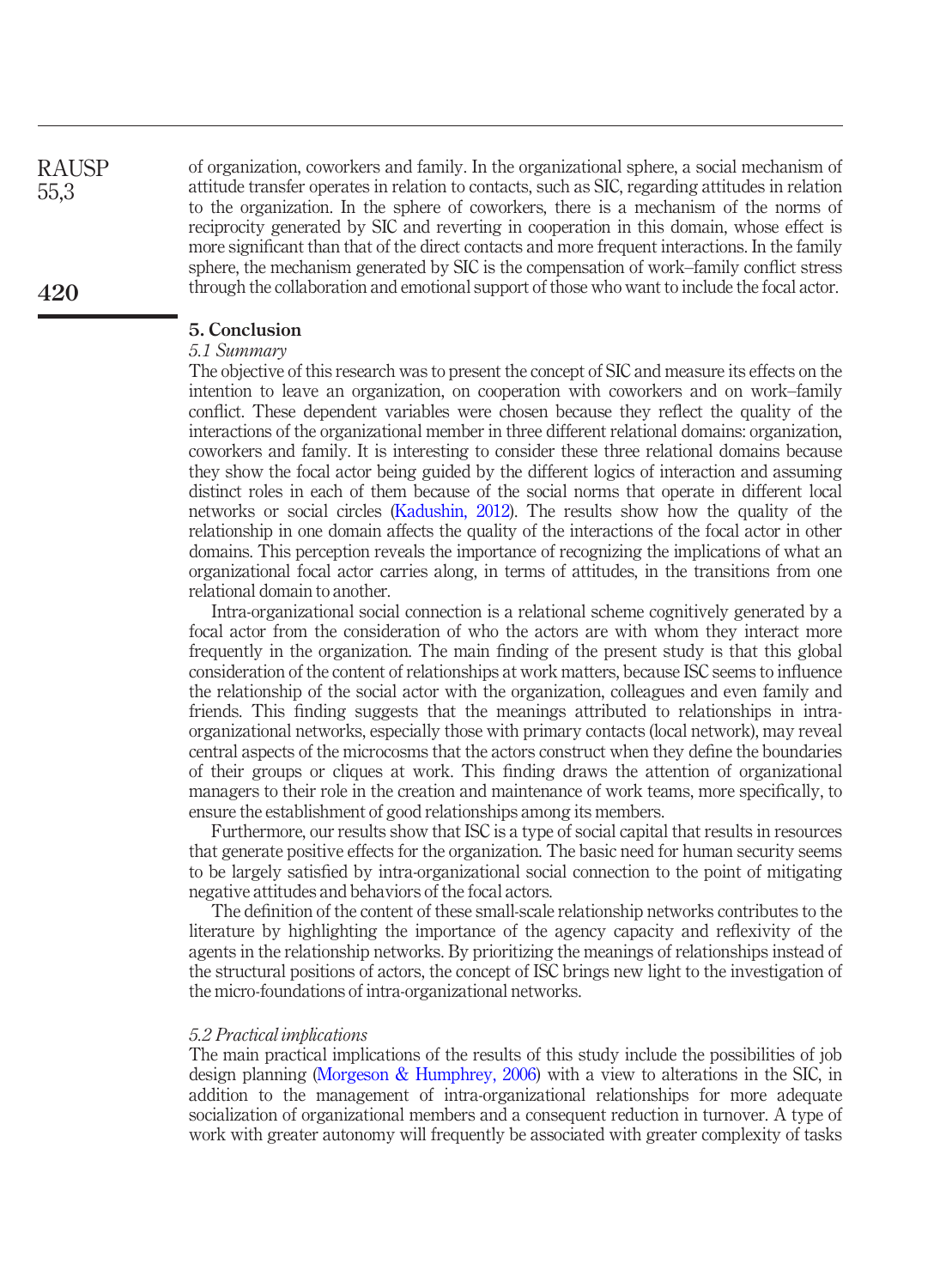and greater knowledge requirements (Morgeson  $&$  Humphrey, 2006). These characteristics lead this type of work to encourage an exchange of information and the sharing of knowledge. This results in establishing expressive and instrumental ties between the focal actor and his/her *alters*. Therefore, the SIC will emerge as an increasingly important element in relation to the various other behavioral variables in the workplace. This means that the nature of a type of work could promote SIC by requiring more connections or ties to support alters in relation to the ego. The management of socialization tactics through allocating newly arrived employees in groups, work teams or communities of practice [\(Chang et al.,](#page-13-16)  $2009$ ) can encourage the behavior of including *alters* in relation to the *ego*, i.e. SIC. Positive interpersonal relationships, such as this type of connection, can reduce turnover rates [\(Gosh](#page-13-17) [et al., 2013\)](#page-13-17). This complements the set of variables that are traditionally identified as antecedents of turnover: personal characteristics, job satisfaction, tenure, satisfaction with pay, empowerment, leadership [\(Pits et al., 2011\)](#page-14-13), emotions (Helm, 2013), HR practices and job embeddedness ([Bambacas & Kulik, 2013](#page-13-18)).

#### 5.3 Limitations and suggestions for future research

The main limitation of this study is the possible effects of common method bias, even after applying Harman's single-factor test. [Podsakoff, Mackenzie, and Podsakoff \(2012\)](#page-14-14) question the accuracy of this test and suggest precautions that, however, could not be taken here because the data on independent and dependent variables were not collected from different sources, at different times or using different scales. Another limitation is the absence of variables not theoretically correlated with the dependent variables that could thus operate as *marker variables* ([Podsakoff et al., 2012\)](#page-14-14).

Another limitation of this study is the embeddedness of the researchers in different work teams or units. In the present study, it was not possible to control this dependence effect. In addition to this limitation, it has been pointed out that SIC can be confused with other types of social relations content, such as expressive ties and instrumental ties [\(Umphress et al., 2003](#page-14-5)). It is argued that SIC is a connection in a broader, socio-relational sense, because it is constructed attitudinally from the behaviors of both instrumental support and emotional support. We suggest future studies to tests relating expressive and instrumental ties with SIC and relate these constructs to other attitudinal and behavioral variables at work to evaluate the discrimination between these types of social tie content and other variables. To examine the discriminant validity of SIC, a comparison could be made using scales of expressive and instrumental ties [\(Manev & Stevenson, 2001](#page-14-15)); popularity [\(Cullen et al., 2014](#page-13-19)); and structural, relational and cognitive social capital ([Lin, 2011](#page-14-16)). To establish the predictive validity of the proposed concept in future studies, a possible suggestion is the inclusion of the variables cited previously as a control of the effects of SIC in the following dependent variables: organizational citizenship behavior and workplace deviance [\(Lee & Allen, 2002\)](#page-13-20); organizational identification ([Mael & Ashforth, 1992\)](#page-14-17); commitment [\(Meyer & Allen, 1991\)](#page-14-18); and engagement and job performance ([Rich et al., 2010](#page-14-19)).

Future studies could also broaden the scope of the investigation of the spillover effects of SIC in several other cultural contexts and social domains. Research in countries with cultural traits different from those of Brazil could help to explain variations in the levels of SIC and the strength of its effects in different relational domains.

### References

<span id="page-12-0"></span>Axelrod, R., & Hammond, R. A. (2006). Evolution of contingent altruism when cooperation is expensive. Theoretical Population Biology, 69, 333–338. [https://doi.org/10.1016/j.tpb.2005.12.002](http://dx.doi.org/10.1016/j.tpb.2005.12.002)

Social intraorganizational connection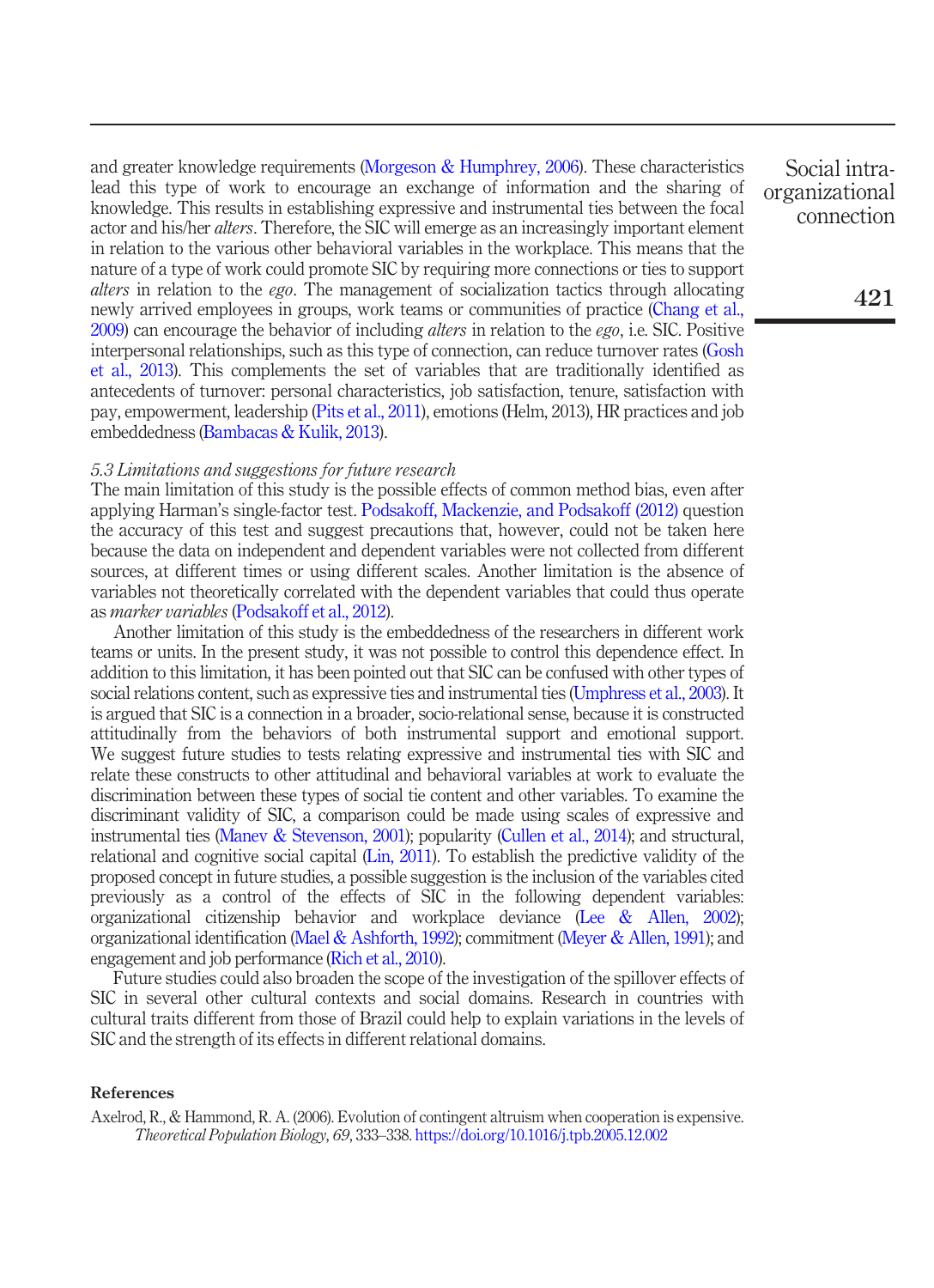<span id="page-13-20"></span><span id="page-13-19"></span><span id="page-13-18"></span><span id="page-13-17"></span><span id="page-13-16"></span><span id="page-13-15"></span><span id="page-13-14"></span><span id="page-13-13"></span><span id="page-13-12"></span><span id="page-13-11"></span><span id="page-13-10"></span><span id="page-13-9"></span><span id="page-13-8"></span><span id="page-13-7"></span><span id="page-13-6"></span><span id="page-13-5"></span><span id="page-13-4"></span><span id="page-13-3"></span><span id="page-13-2"></span><span id="page-13-1"></span><span id="page-13-0"></span>

| <b>RAUSP</b><br>55,3 | Bambacas, M., & Kulik, C.T. (2013). Job embeddedness in China: How HR practices impact turnover<br>intentions, The International Journal of Human Resource Management, 24, 1933–1952.                                                                            |
|----------------------|------------------------------------------------------------------------------------------------------------------------------------------------------------------------------------------------------------------------------------------------------------------|
|                      | Brands, R. A., & Kilduff, M. (2014). Just like a woman? Effects of gender-biased perceptions of friendship<br>network brokerage on attributions and performance. Organization Science, 25, 1530–1548.                                                            |
| 422                  | Campos-Castillo, C., & Ewoodzie, K. (2014). Relational trustworthiness: How status affects intra-<br>organizational inequality in job autonomy. Social Science Research, 44, 60-74. https://doi.org/<br>10.1016/i.ssresearch.2013.11.001                         |
|                      | Chang, J., Chang, W., & Jacobs, R. (2009). Relationship between participation in communities of practice<br>and organizational socialization in the early careers of South Korean IT employees. <i>Human</i><br>Resource Development International, 12, 407-427. |
|                      | Cotton, J. L., & Tuttle, J. M. (1986). Employee turnover: A meta-analysis and review with implications for<br>research. The Academy of Management Review, 11, 55-70. https://doi.org/10.2307/258331                                                              |
|                      | Cox, J. C. (2004). How to identify trust and reciprocity. Games and Economic Behavior, 46, 260-281.<br>https://doi.org/10.1016/S0899-8256(03)00119-2                                                                                                             |
|                      | Cullen, K. L., Fan, J., & Liu, C. (2014). Employee popularity mediates the relationship between political<br>skill and workplace interpersonal mistreatment. Journal of Management, 40, 1760–1778.                                                               |
|                      | Damatta, R. (2004). O que é o brasil?, Rio de Janeiro, Brazil: Rocco.                                                                                                                                                                                            |
|                      | Emirbayer, M., & Goodwin, J. (1994). Network analysis, culture, and the problem of agency. American<br>Journal of Sociology, 99, 1411-1454. https://doi.org/10.1086/230450                                                                                       |
|                      | Fuhse, J. A. (2009). The meaning structure of social networks. Sociological Theory, 27, 51–73.                                                                                                                                                                   |
|                      | Goldstein, N. J., Griskevicius, V., & Cialdini, R. B. (2011). Reciprocity by proxy: A novel influence<br>strategy for stimulating cooperation. Administrative Science Quarterly, 56, 441-473. https://doi.<br>org/10.1177/0001839211435904                       |
|                      | Gondal, N., & McLean, P. D. (2013). Linking tie-meaning with network structure: Variable connotations<br>of personal lending in a multiple-network ecology. <i>Poetics</i> , 41, 122–150.                                                                        |
|                      | Gosh, R., Reio Jr., T. G., & Bang, H. (2013). Reducing turnover intent: supervisor and co-worker incivility<br>and socialization-related learning. Human Resource Development International, 16, 169-185.                                                        |
|                      | Granovetter, M. (1973). The strength of weak ties. American Journal of Sociology, 78, 1360-1380.<br>https://doi.org/10.1086/225469                                                                                                                               |
|                      | Grzywacz, J. G., Carlson, D. S., Kacmar, M., & Wayne, J. H. (2007). A multi-level perspective on the<br>synergies between work and family. Journal of Occupational and Organizational Psychology, 80,<br>559-574. https://doi.org/10.1348/096317906X163081       |
|                      | Gutek, B. A., Searle, S., & Klepa, L. (1991). Rational versus gender role explanations for work–family<br>conflict. Journal of Applied Psychology, 76, 560-568. https://doi.org/10.1037//0021-9010.76.4.560                                                      |
|                      | Hanneman, R. A., & Riddle, M. (2011). Concepts and measures for basic network analysis. In J. Scott &<br>P. J. Carrington (Eds.), <i>The Sage handbook of social network analysis</i> . Thousand Oaks: Sage<br>Publications, pp. 340–369.                        |
|                      | Holanda, S. B. (2008). Raízes do brasil, São Paulo, Brazil: Companhia das Letras.                                                                                                                                                                                |
|                      | Kadushin, C. (2012). Understanding social networks: Theories, concepts, and findings, New York, NY:<br>Oxford University Press.                                                                                                                                  |
|                      | Kelloway, E. K., Gottlieb, B. H., & Barham, L. (1999). The source, nature, and direction of work and<br>family conflict: A longitudinal investigation. Journal of Occupational Health Psychology, 4,<br>337-346. https://doi.org/10.1037//1076-8998.4.4.337      |
|                      | Lee, K., & Allen, N. J. (2002). Organizational citizenship behavior and workplace deviance: The role of<br>affect and cognitions. <i>Journal of Applied Psychology</i> , 87, 131–142.                                                                            |
|                      | Lin, C. P. (2006). To help or not to help: understanding the helping intentions from a mediating<br>perspective of social network ties. Journal of Business Ethics, 63, 175-182. https://doi.org/<br>10.1007/s10551-005-1549-6                                   |
|                      |                                                                                                                                                                                                                                                                  |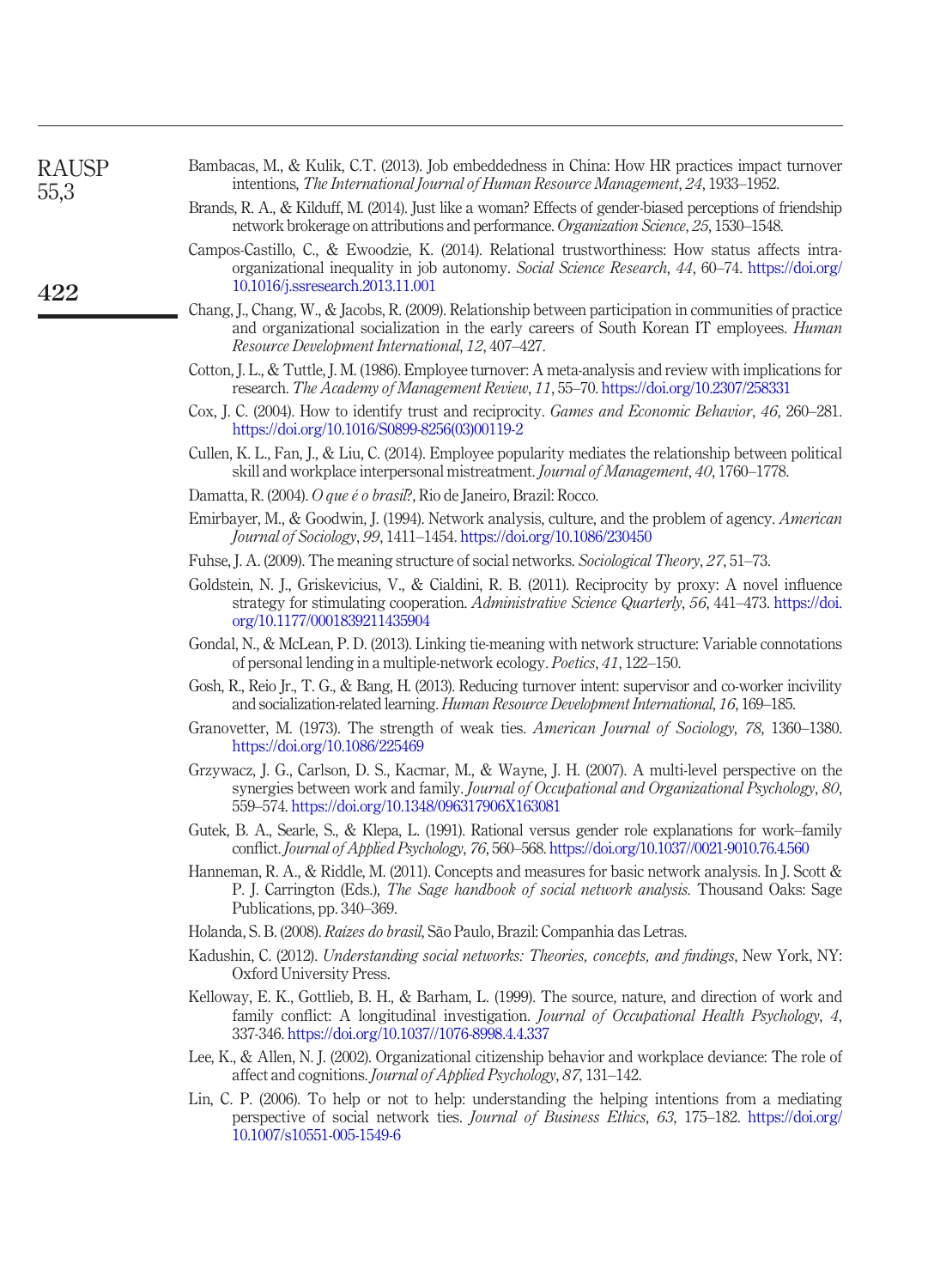- <span id="page-14-16"></span>Lin, C. P. (2011). Modeling job effectiveness and its antecedents from a social capital perspective: A survey of virtual teams within business organizations. Computer in Human Behavior, 27, 915–923.
- <span id="page-14-10"></span>Lu, L., Kao, S. F., Chang, T. T., Wu, H. P., & Cooper, C. L. (2008). Work/family demands, work flexibility, work/family conflict, and their consequences at work: A national probability sample in Taiwan. International Journal of Stress Management, 15, 1–21.
- <span id="page-14-17"></span>Mael, F., & Ashforth, B. E. (1992). Alumni and their alma mater: A partial test of the reformulated model of organizational identification. Journal of Organizational Behavior, 13, 103–123.
- <span id="page-14-15"></span>Manev, I. M., & Stevenson, W. B. (2001). Nationality, cultural distance, and expatriate status: Effects on the managerial network in a multinational enterprise. Journal of International Business Studies, 32, 285–302.
- <span id="page-14-8"></span>Marcus, J., & Le, H. (2013). Interactive effects of levels of individualism-collectivism on cooperation: A metaanalysis. Journal of Organizational Behavior, 34, 813–834. [https://doi.org/10.1002/job.1875](http://dx.doi.org/10.1002/job.1875)
- <span id="page-14-18"></span>Meyer, J. P., & Allen, N. J. (1991). A three-component conceptualization of organizational commitment. Human Resource Management Review, 1, 61–89.
- <span id="page-14-12"></span>Morgeson, F. P., & Humphrey, S. E. (2006). The work design questionnaire (WDQ): Developing and validating a comprehensive measure for assessing job design and the nature of work. Journal of Applied Psychology, 91, 1321–1339.
- <span id="page-14-1"></span>Okhuysen, G. A. (2001). Structuring change: Familiarity and formal interventions in problem-solving groups. Academy of Management Journal, 44, 794–808. [https://doi.org/10.5465/3069416](http://dx.doi.org/10.5465/3069416)
- <span id="page-14-11"></span>Perugini, M., Gallucci, M., Presaghi, F., & Ercolani, P. (2003). The personal norm of reciprocity. European Journal of Personality, 17, 251–283. [https://doi.org/10.1002/per.474](http://dx.doi.org/10.1002/per.474)
- <span id="page-14-13"></span>Pits, D., Marvel, J., & Fernandez, S. (2011). So hard to say goodbye? Turnover intention among US Federal employees. Public Administration Review, 71, 751–760.
- <span id="page-14-14"></span>Podsakoff, P. M., Mackenzie, S. B., & Podsakoff, N. P. (2012). Sources of method bias in social science research and recommendations on how to control it. Annual Review of Psychology, 63, 539–569. [https://doi.org/10.1146/annurev-psych-120710-100452](http://dx.doi.org/10.1146/annurev-psych-120710-100452)
- <span id="page-14-3"></span>Porter, C. M., & Woo, S. E. (2015). Untangling the networking phenomenon: A dynamic psychological perspective on how and why people network. Journal of Management, 41, 1477–1500.
- <span id="page-14-9"></span>Premeaux, S. F., Adkins, C. L., & Mossholder, K. W. (2007). Balancing work and family: A field study of multi-dimensional, multi-role work-family conflict. Journal of Organizational Behavior, 28, 705-727. [https://doi.org/10.1002/job.439](http://dx.doi.org/10.1002/job.439)
- <span id="page-14-0"></span>Podolny, J. M., & Baron, J. N. (1997). Resources and relationships: Social networks and mobility in the workplace. American Sociological Review, 62, 673–693. [https://doi.org/10.2307/2657354](http://dx.doi.org/10.2307/2657354)
- <span id="page-14-19"></span>Rich, B. L., Lepine, J. A., & Crawford, E. R. (2010). Job engagement: Antecedents and effects on job performance. Academy of Management Journal, 53, 617–635.
- <span id="page-14-4"></span>Sluss, D. M., & Ashforth, B. E. (2008). How relational and organizational identification converge: Processes and conditions. Organization Science, 19, 807–823. [https://doi.org/10.1287/orsc.1070.0349](http://dx.doi.org/10.1287/orsc.1070.0349)
- <span id="page-14-7"></span>Smith, K. G., Carroll, S. J., & Ashford, B. E. (1995). Intra and interorganizational cooperation: Toward a research agenda. Academy of Management Journal, 38, 7–23. [https://doi.org/10.2307/256726](http://dx.doi.org/10.2307/256726)
- <span id="page-14-6"></span>Soltis, S. M., Agneessens, F., Sasonova, Z., & Labianca, G. (2013). A social network perspective on turnover intentions: The role of distributive justice and social support. Human Resource Management, 52, 561–584. [https://doi.org/10.1002/hrm.21542](http://dx.doi.org/10.1002/hrm.21542)
- <span id="page-14-2"></span>Tasselli, S., Kilduff, M., & Menges, J. I. (2015). The microfoundations of organizational social networks: A review and an agenda for future research. Journal of Management, 41, 1361–1387.
- <span id="page-14-5"></span>Umphress, E. E., Labianca, G., Brass, D. J., Kass, E., & Scholten, L. (2003). The role of instrumental and expressive social ties in employee's perceptions of organizational justice. Organization Science, 14, 738–753. [https://doi.org/10.1287/orsc.14.6.738.24865](http://dx.doi.org/10.1287/orsc.14.6.738.24865)

Social intraorganizational connection